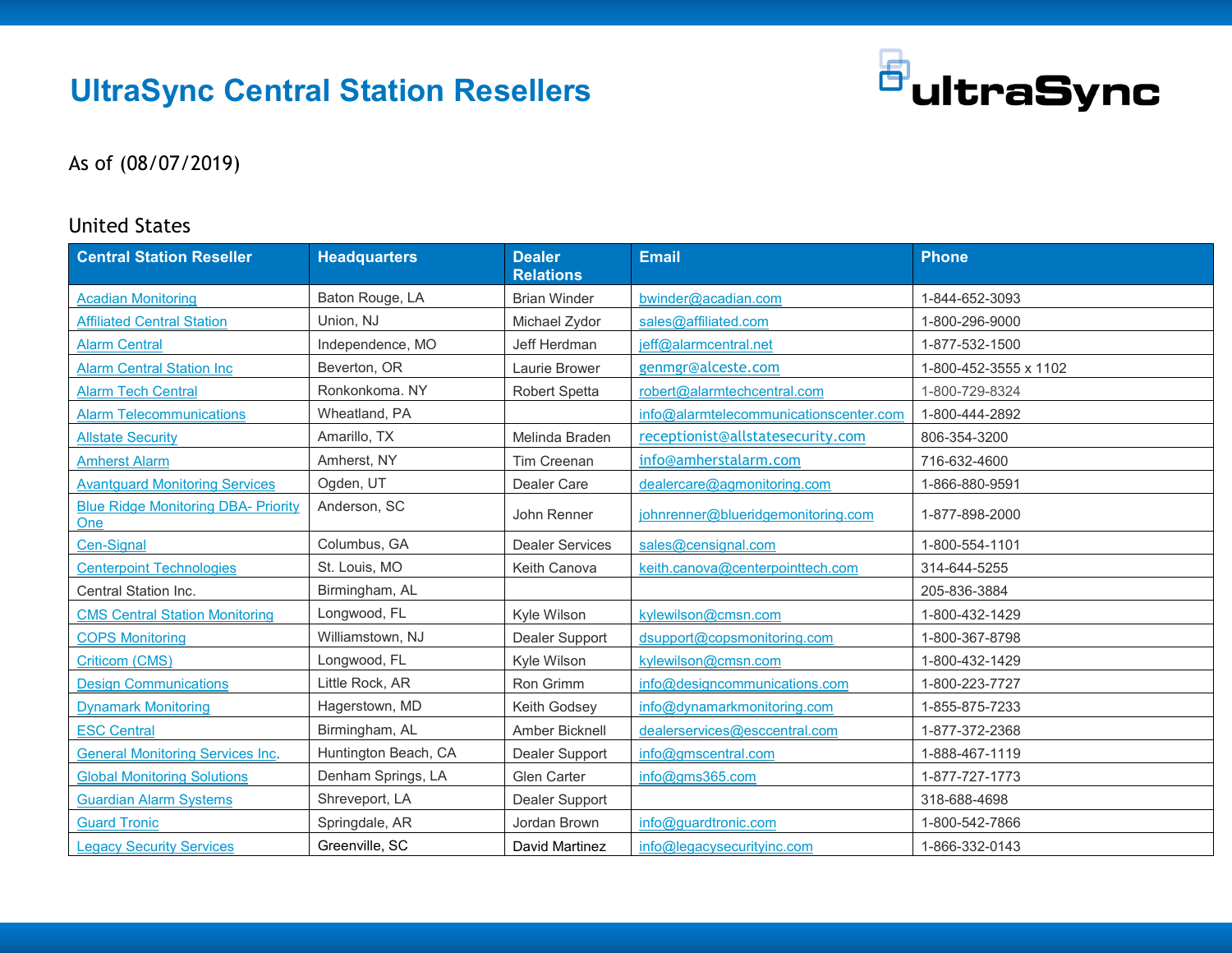## **UltraSync Central Station Resellers Page 2 of 3**

| Page 2 of 3 |  |  |
|-------------|--|--|
|             |  |  |

| <b>Master Investigation Security &amp;</b><br><b>Alarms</b> | Miami Lakes, FL   | Andres Peres               |                              | 305-819-8400   |
|-------------------------------------------------------------|-------------------|----------------------------|------------------------------|----------------|
| <b>Monitoring America Co-Op</b>                             | Tulsa, OK         | Ron Wies                   | info@monitoringamerica.com   | 1-800-879-1438 |
| <b>National Monitoring Center (NMC)</b>                     | Lake Forest, CA   | Tatiana Abramek            | tabramek@nmccentral.com      | 1-877-353-3031 |
| <b>Nationwide Monitoring</b>                                | Freeport, NY      | Michael Davis              | Sales@nationwidedigital.com  | 1-800-221-0826 |
| <b>Northwest Alarm</b>                                      | Seattle, WA       |                            |                              | 206-365-0760   |
| <b>Quick Response</b>                                       | Cleveland, OH     | Dealer Support             | sales@quickresonse.net       | 1-800-462-5353 |
| <b>Rapid Response Monitoring</b>                            | Syracuse, NY      | <b>Sales</b><br>Department | sales@rrms.com               | 1-800-558-7767 |
| <b>RMC Security- Risk Management</b><br><b>Consultants</b>  | Cockeysville, MD  | Jim Emerick                | Info@rmcsecurity.com         | 1-877-683-4880 |
| <b>Security Central</b>                                     | Statesville, NC   | Jamie Byrd                 | sales@security-central.com   | 1-800-438-4171 |
| <b>Security Partners</b>                                    | Lancaster, PA     | Sales Support              | sales@securitypartners.com   | 1-800-551-7879 |
| <b>Southwest Dispatch</b>                                   | Richardson, TX    | Martha Ramirez             | dealer@southwestdispatch.com | 1-877-683-6773 |
| <b>UCC</b>                                                  | San Antonio, TX   |                            |                              | 1-888-832-6822 |
| <b>Universal Monitoring LLC</b>                             | Charlotte, NC     |                            | info@universalmonitoring.com | 1-800-955-5771 |
| <b>USA Central Station Alarm</b><br>Corporation             | Port Chester, NC  |                            |                              | 1-800-422-2300 |
| <b>US Monitoring</b>                                        | Oklahoma City, OK | Aaron Girard               | aaron.girard@usminc.us       | 1-800-358-2669 |
| <b>WH International Response Center</b><br>(WHIRC)          | Rockford, MN      | Ashley Raisanen            | info@whirc.com               | 1-800-858-7811 |

### Canada

| <b>Central Station Reseller</b>                        | <b>Headquarters</b> | <b>Dealer</b><br><b>Relations</b> | <b>Email</b>                          | <b>Phone</b>          |
|--------------------------------------------------------|---------------------|-----------------------------------|---------------------------------------|-----------------------|
| A.P.I Monitoring                                       | Toronto, Ontario    | Dealer Support                    | dealersupport@apidealers.com          | 1-800-897-1039 x 2001 |
| <b>Alarme Sentinelle</b>                               | Montreal, QC        | Dealer Support                    | info@alarmesentinelle.com             | 514-737-1010          |
| <b>Armstrong's National Alarm</b><br><b>Monitoring</b> | Dartmouth, NS       | Colin Armstrong                   | colin@armcom.ca                       | 1-866-561-6433        |
| <b>CCAQ</b>                                            | Shawinigan, QC      |                                   | Stephane Lemay   jp.normandin@ccaq.ca | 1-800-417-7811 x 3522 |